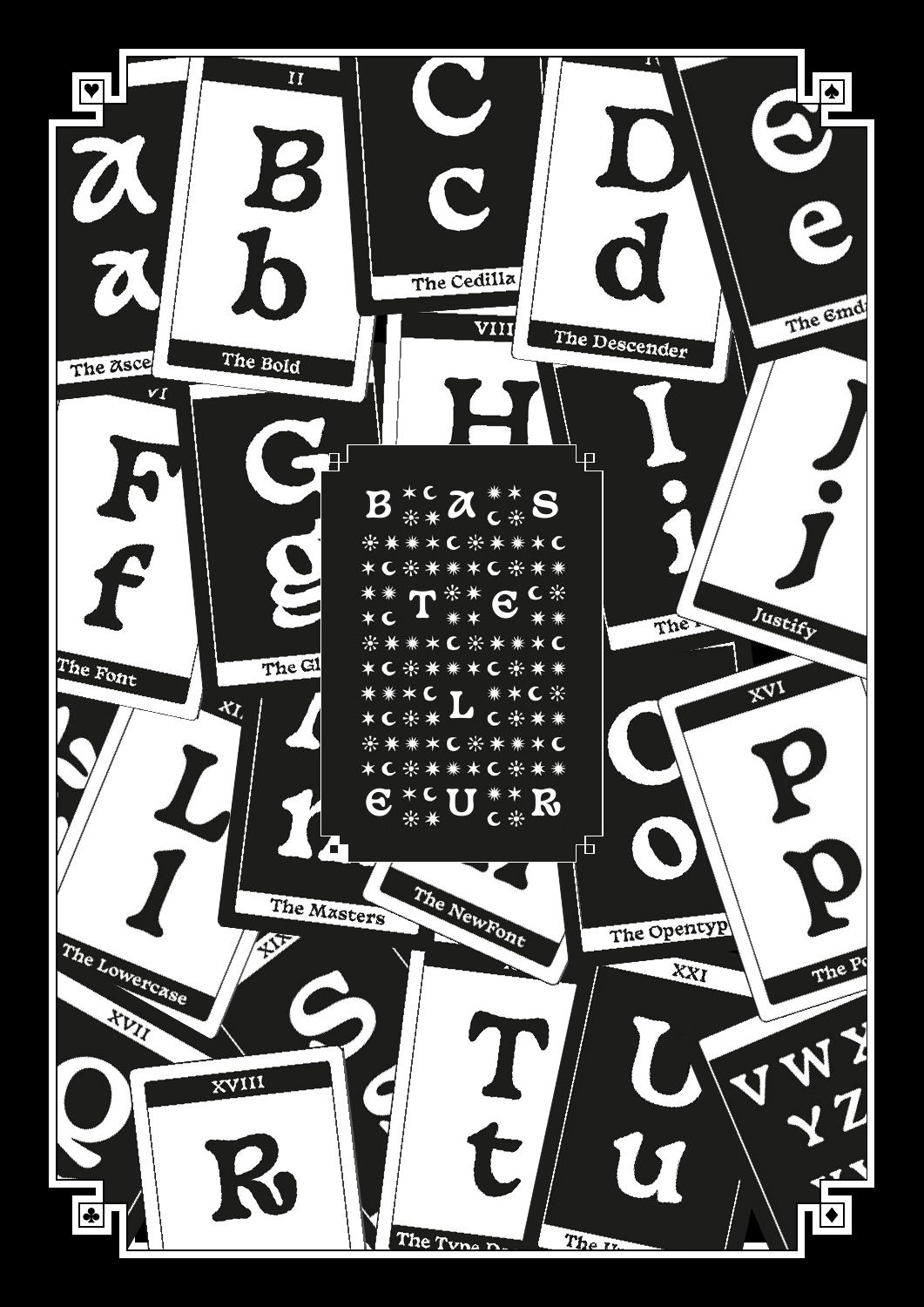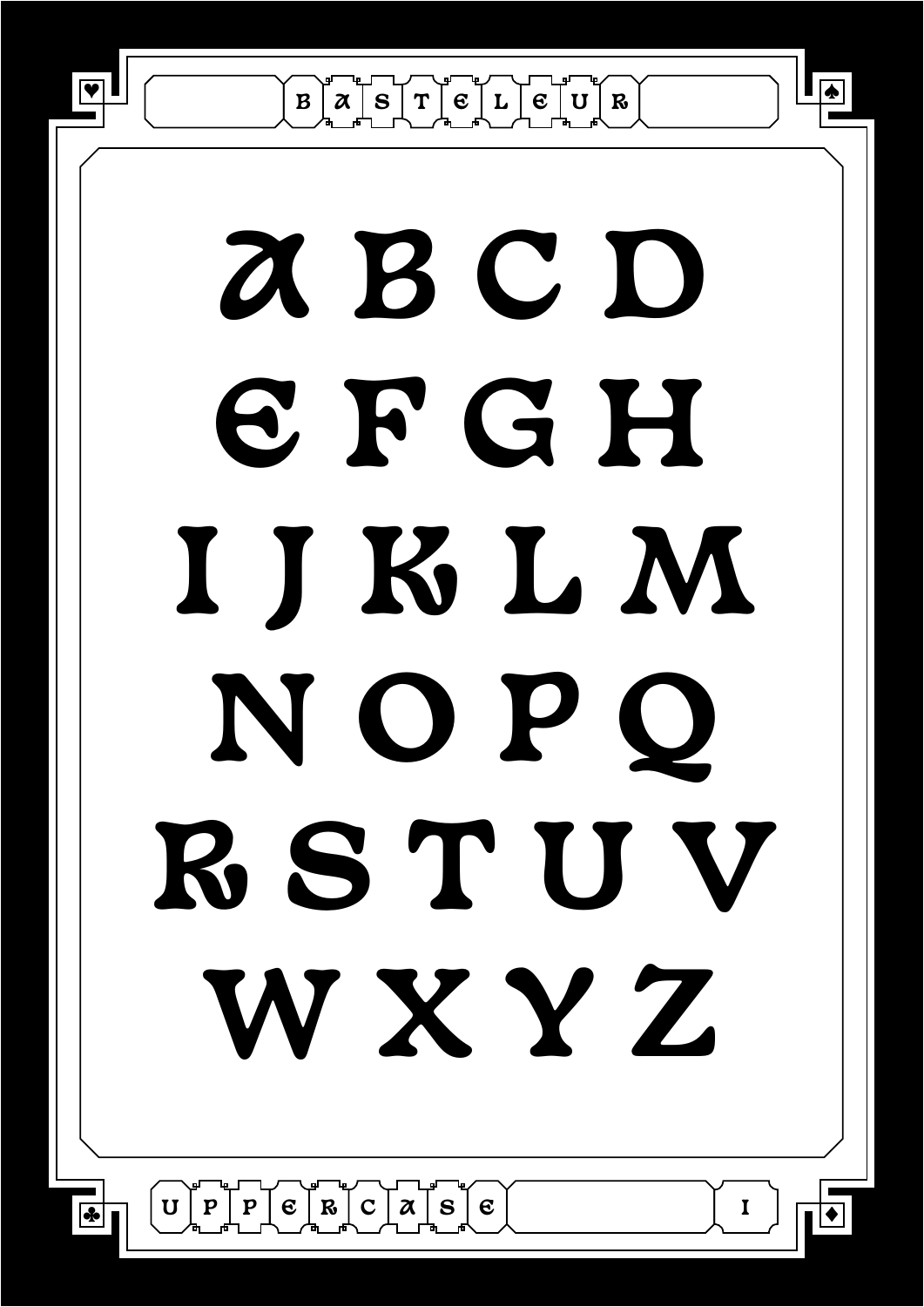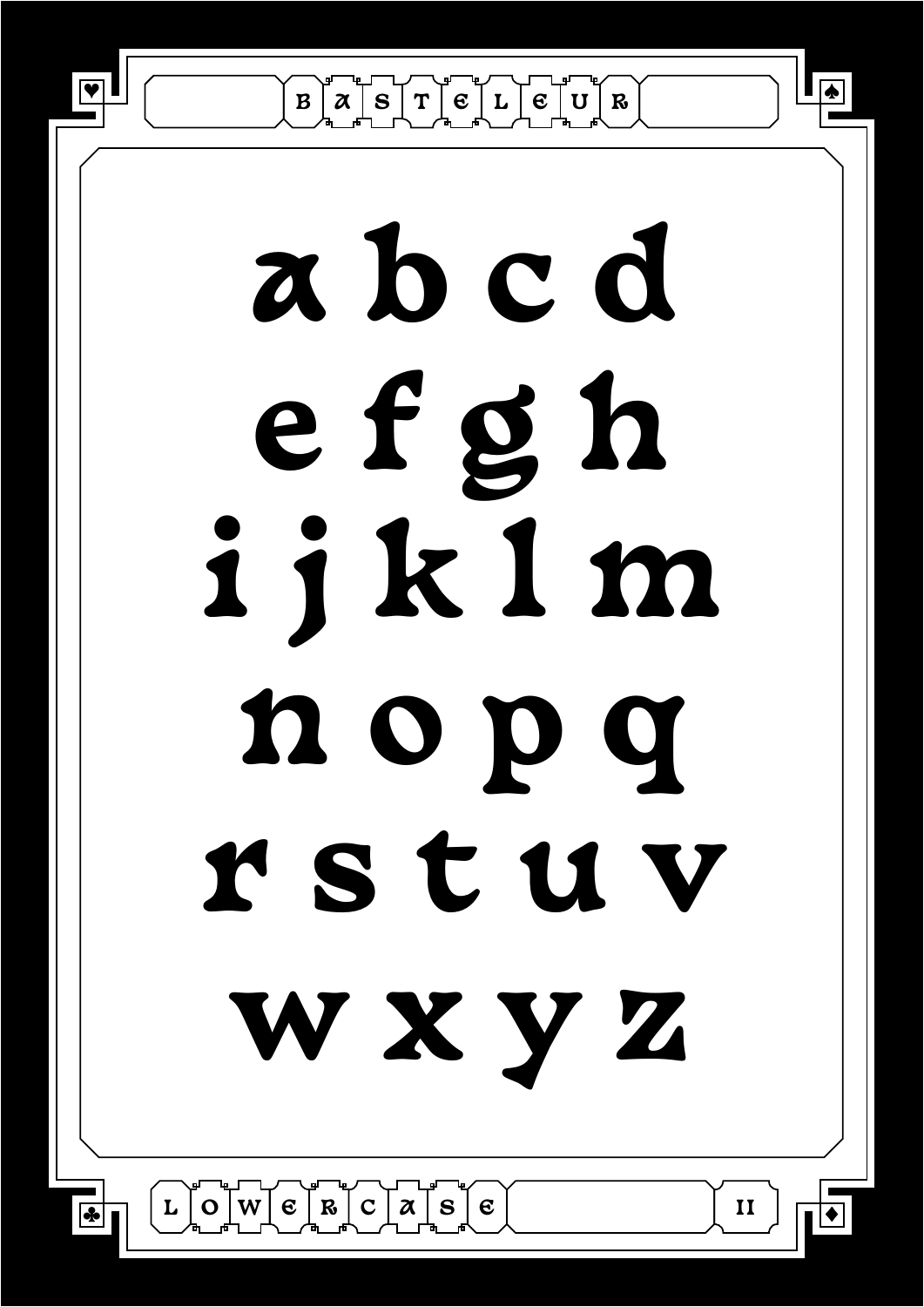$\mathbf{B} \mid \mathcal{X} \mid \mathbf{S} \mid \mathbf{T} \mid \mathbf{E} \mid \mathbf{L} \mid \mathbf{E} \mid \mathbf{U} \mid \mathbf{R}$ 

**A Á Ă Ǎ Â Ä À Ā Ą Å Ã Æ B C Ć Č Ç Ċ D Ð Ď Đ E É Ě Ê Ë Ė È Ē Ę F G Ğ Ģ Ġ H Ħ I Í Ǐ Î Ï İ Ì Ī Į J K Ķ L Ĺ Ľ Ļ Ł M N Ń Ň Ņ Ŋ Ñ O Ó Ǒ Ô Ö Ò Ő Ō Ø Õ Œ P Þ Q R Ŕ Ř Ŗ S Ś Š Ş Ș T Ŧ Ť Ţ Ț U Ú Ǔ Û Ü Ǘ Ǚ Ǜ Ǖ Ù Ű Ū Ų Ů V W Ẃ Ŵ Ẅ Ẁ X Y Ý Ŷ Ÿ Ỳ Z Ź Ž Ż a á ă ǎ â ä à ā ą å ã æ b c ć č ç ċ d ð ď đ e é ě ê ë ė è ē ę f g ğ ģ ġ h ħ i ı í ǐ î ï ì ī į j k ķ l ĺ ľ ļ ł m n ń ň ņ ŋ ñ o ó ǒ ô ö ò ő ō ø õ œ p þ q r ŕ ř ŗ s ś š ş ș ß t ŧ ť ţ ț u ú ǔ û ü ǘ ǚ ǜ ǖ ù ű ū ų ů v w ẃ ŵ ẅ ẁ x y ý ŷ ÿ ỳ z ź ž ż fi fl ª º 0 1 2 3 4**   $56789^{123}$ ,  $\ldots$ ;; $\dots$ !;?;...  $*$ # **/ \ ( ) { } [ ] - – — \_ ' " " " ' ' « » ‹ › » ' ¢ \$ € ƒ £ ¥ + − × ÷ = ≠ > < ≥ ≤ ± ≈ ~ ¬ ^ ∞ % ‰ ☀ ★ ☆ ☽ ☾ ♠ ♡ ♢ ♣ ♤ ♥ ♦ ♧ ✦ ✧ ✫ ✬ ✶ ✷ ✹ @ & ¶ § © ° | ¦ † ‡**

**III**

**♦**

**♠**

**♥**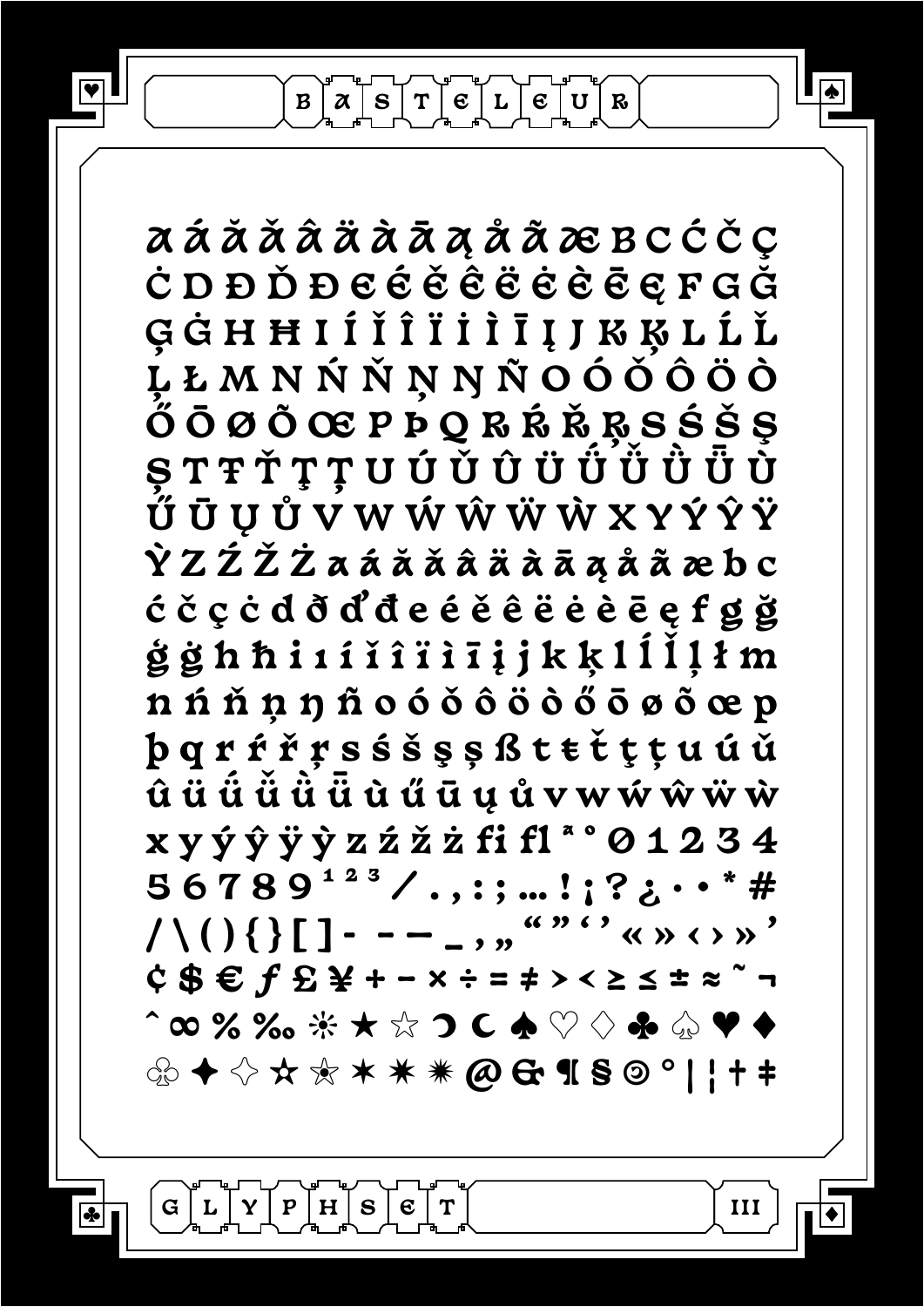**♥**

**MICHAEL DUMMETT'S RESEARCH LED HIM TO CONCLUDE THAT (BASED ON THE LACK OF EARLIER DOCUMENTARY EVIDENCE) THE TAROT DECK WAS PROBABLY INVENTED IN NORTHERN ITALY IN THE 15TH CENTURY AND INTRODUCED INTO SOUTHERN FRANCE WHEN THE FRENCH CONQUERED MILAN AND THE PIEDMONT IN 1499. THE ANTECEDENTS OF THE TAROT DE MARSEILLE WOULD THEN HAVE BEEN INTRODUCED INTO SOUTHERN FRANCE AT AROUND THAT TIME. THE 78- CARD VERSION OF THE GAME OF TAROT DIED OUT IN ITALY BUT SURVIVED IN FRANCE AND SWITZERLAND. WHEN THE GAME WAS REINTRODUCED INTO NORTHERN ITALY, THE MARSEILLES DESIGNS OF THE CARDS WERE REINTRODUCED WITH IT. ALL ITALIAN-SUITED TAROT DECKS OUTSIDE OF ITALY ARE DESCENDED FROM THE MILAN-MARSEILLES TYPE WITH THE EXCEPTION OF SOME EARLY FRENCH AND BELGIAN PACKS WHICH SHOW MIXED INFLUENCE FROM BOLOGNESE TAROT (SEE BELOW). THE EARLIEST SURVIVING CARDS** 

 $\mathcal{A} \mid L \mid T \mid \mathfrak{E} \mid \mathbf{R} \mid \mathbf{N} \mid \mathcal{A} \mid T \mid \mathfrak{E} \mid \quad \mid \mathbf{E}$ 

**DEFAULT STYLISTIC SET 1**

 $B | \mathbf{X} | S | T | \mathbf{E} | L | \mathbf{E} | U | R$ 

**MICHAEL DUMMETT'S RESEARCH LED HIM TO CONCLUDE THAT (BASED ON THE LACK OF EARLIER DOCUMENTARY EVIDENCE) THE TAROT DECK WAS PROBABLY INVENTED IN NORTHERN ITALY IN THE 15TH CENTURY AND INTRODUCED INTO SOUTHERN FRANCE WHEN THE FRENCH CONQUERED MILAN AND THE PIEDMONT IN 1499. THE ANTECEDENTS OF THE TAROT DE MARSEILLE WOULD THEN HAVE BEEN INTRODUCED INTO SOUTHERN FRANCE AT AROUND THAT TIME. THE 78- CARD VERSION OF THE GAME OF TAROT DIED OUT IN ITALY BUT SURVIVED IN FRANCE AND SWITZERLAND. WHEN THE GAME WAS REINTRODUCED INTO NORTHERN ITALY, THE MARSEILLES DESIGNS OF THE CARDS WERE REINTRODUCED WITH IT. ALL ITALIAN-SUITED TAROT DECKS OUTSIDE OF ITALY ARE DESCENDED FROM THE MILAN-MARSEILLES TYPE WITH THE EXCEPTION OF SOME EARLY FRENCH AND BELGIAN PACKS WHICH SHOW MIXED INFLUENCE FROM BOLOGNESE TAROT (SEE BELOW). THE EARLIEST SURVIVING CARDS** 

**IV**

**♦**

**♠**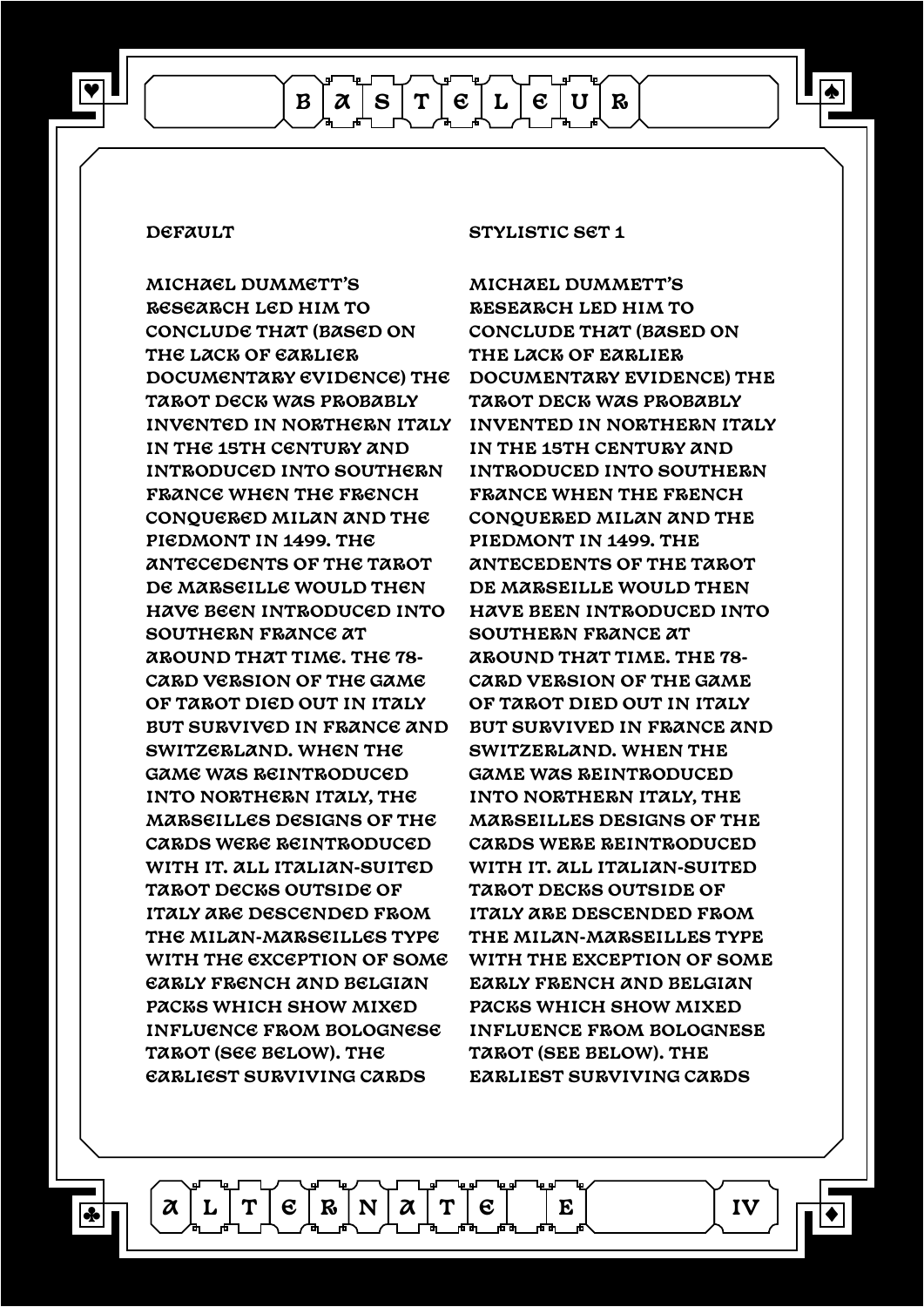$\mathbf{B} \mid \mathcal{X} \mid \mathbf{S} \mid \mathbf{T} \mid \mathbf{E} \mid \mathbf{L} \mid \mathbf{E} \mid \mathbf{U} \mid \mathbf{R}$ 

## **Authoritarian Blamelessness Corroboratory Disillusioning Encapsulation Foreshortened Goosestepping Hypnotherapy Inconspicuous**

**V**

**♦**

**♠**

**♥**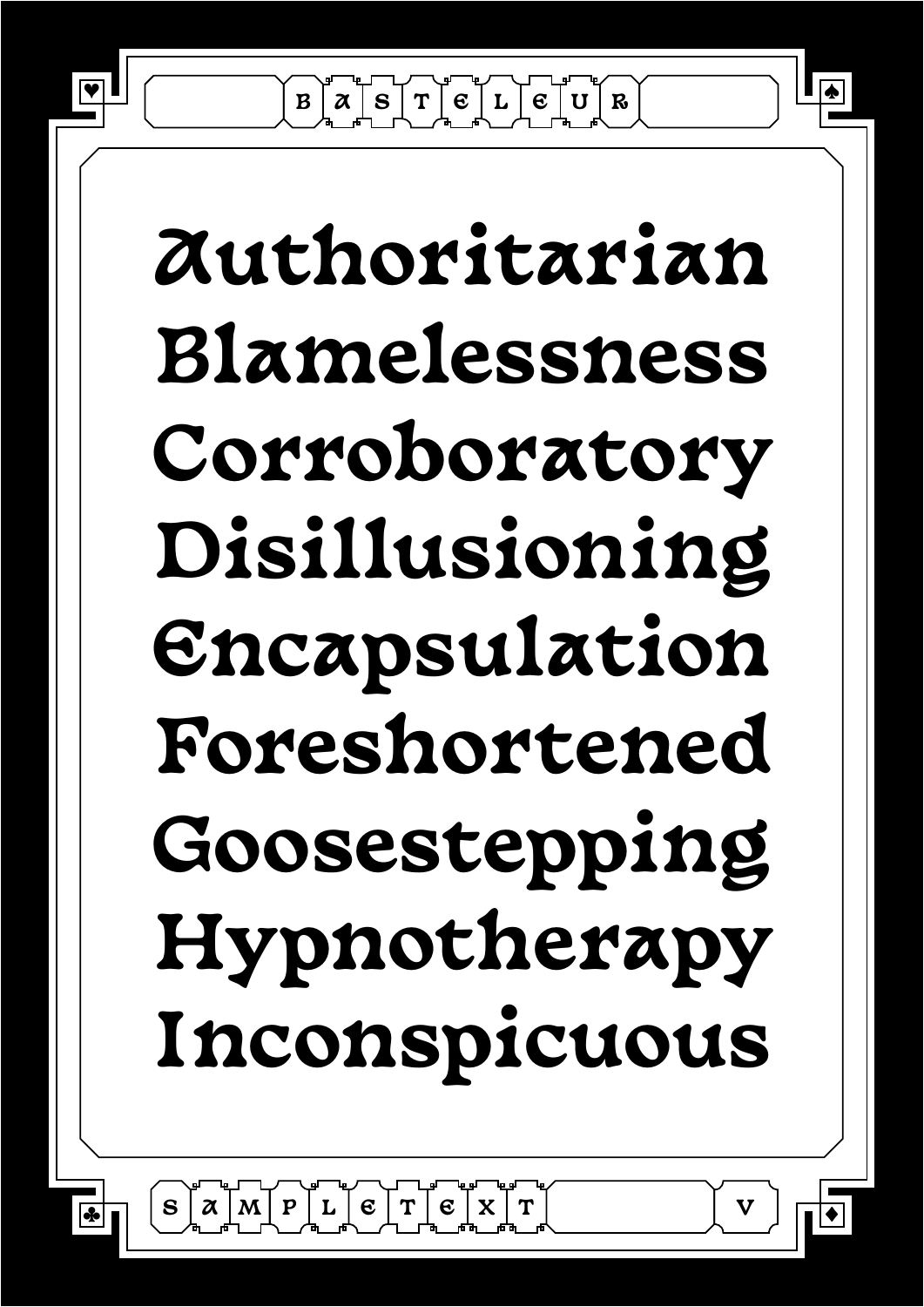**♥**

 $\mathbf{B} \mid \mathcal{X} \mid \mathbf{S} \mid \mathbf{T} \mid \mathbf{E} \mid \mathbf{L} \mid \mathbf{E} \mid \mathbf{U} \mid \mathbf{R}$ 

**Michael Dummett's research led him to conclude that (based on the lack of earlier documentary evidence) the Tarot deck was probably invented in northern Italy in the 15th century and introduced into southern France when the French conquered Milan and the Piedmont in 1499. The antecedents of the Tarot de Marseille would then have been introduced into southern France at around that time. The 78-card version of the game of Tarot died out in Italy but survived in France and Switzerland. When the game was reintroduced into northern Italy, the Marseilles designs of the cards were reintroduced with it. All Italian-suited tarot decks outside of Italy are descended from the Milan-Marseilles type with the exception of some early French and Belgian packs which show mixed influence from Bolognese tarot (see below). The earliest surviving cards of the Marseilles pattern were produced by Jean Noblet of Paris around 1650. The documentary «Les mystères du Tarot de Marseille» (Arte, 18 February 2015) claims that the work of Marsilio Ficino can be credited as having inspired imagery specific to the Marseilles. Etymology and English translation The name Tarot de Marseille is not of particularly ancient vintage; it was coined as late as 1856 by the French card historian Romain Merlin, and was popularized by French cartomancers Eliphas Levi, Gérard Encausse, and Paul Marteau who used this collective name to refer to a variety of closely related designs that were being made in the city of Marseilles in the south of France, a city that was a centre of playing card manufacture, and were (in earlier, contemporaneous, and later times)**

**also made in other cities in France. The Tarot de Marseille is one of the standards from which many tarot decks of the 19th century and later are derived. The term Tarot de Marseille has, in the past, most often been translated into English as Tarot of Marseilles because of the English exonym Marseilles for the city whose name in French is spelled «Marseille». The spelling Marseille is gradually enjoying greater, concurrent usage in the English language to describe the city generally; likewise, the alternative English translation Tarot of Marseille for the French term Tarot de Marseille is gradually increasing in usage. Others have also tended to use the initials TdM, allowing for ambiguity as to whether the M stands for Marseille or Milan, a region claimed for the origins of the image design. In deference to the common appellation Marseille for the style and in recognition that the deck appears in other places, the term «Marseille-style» is at times also used. Traditional North Italian playing cards, like the Tarot of Marseilles, distinguish batons from swords by the use of straight versus curved lines. Like other Tarot decks, the Tarot de Marseille contains fifty-six cards in the four standard suits. In French-language versions of the Tarot de Marseille, those suits are identified by their French names of Bâtons (Batons), Épées (Swords), Coupes (Cups), and Deniers (Coins). These count from Ace to 10. There was also an archaic practice of ranking the cards 10 to Ace for the suit of cups and coins in line with all other tarot games outside of Sicily. As well, there are four face cards in each suit: a Valet (Knave or Page), Chevalier or Cavalier (Horse-rider or Knight), [...]**

 $\mathbf{S} \mid \mathcal{X} \mid \mathbf{M} \mid \mathbf{P} \mid \mathbf{L} \mid \mathbf{\mathfrak{C}} \mid \mathbf{T} \mid \mathbf{\mathfrak{C}} \mid \mathbf{X} \mid \mathbf{T}$ 

**VI**

**♦**

**♠**